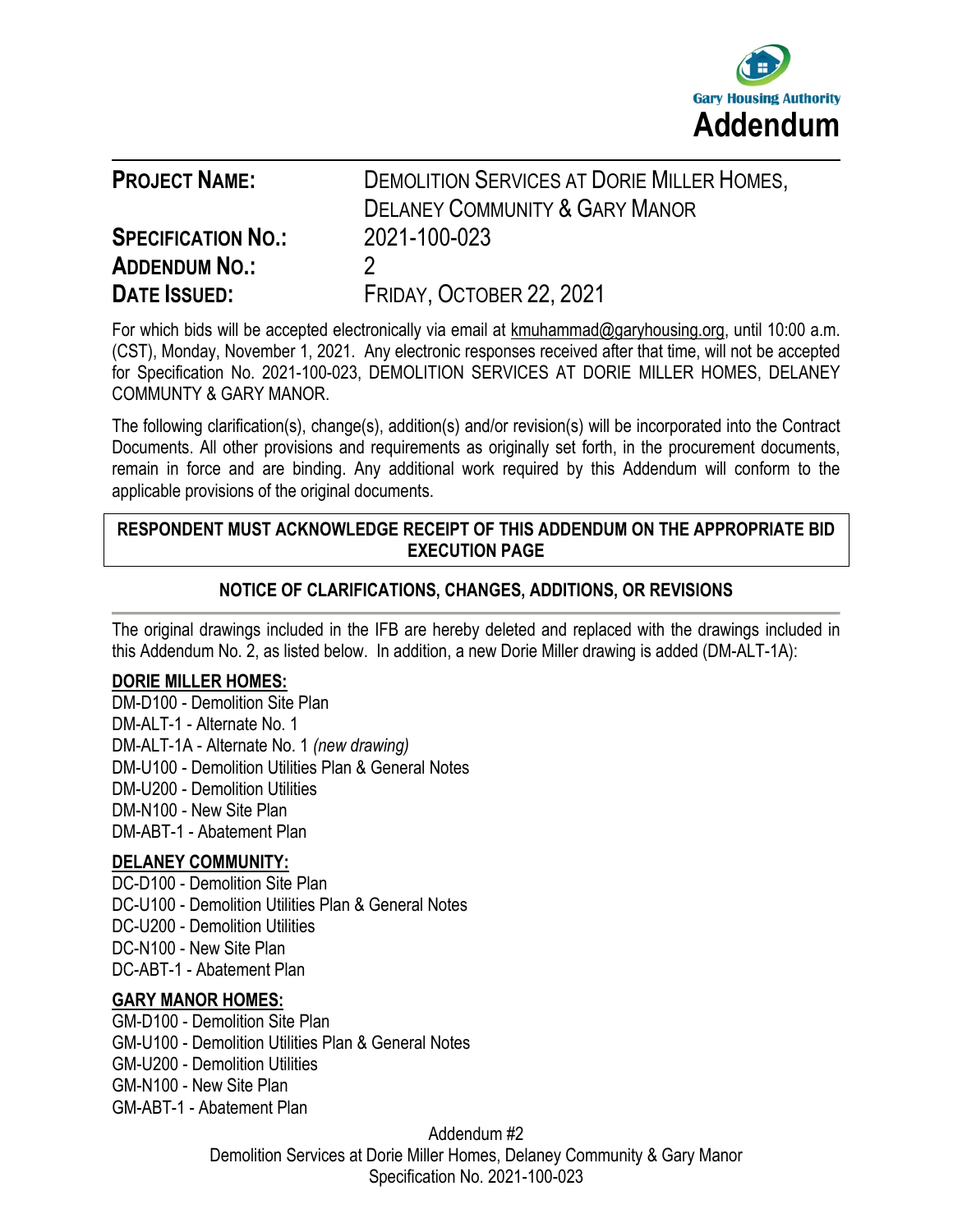## **GENERAL**

### 1. Utilities

The Utilities drawings for all 3 sites are updated with information GEC was able to obtain from utility companies and further field investigation. Contractor is responsible for verifying and removing all underground utilities that may or may not be shown on the drawings.

2. Selected Trees to Remain at all Three (3) Sites

GHA has elected to have the contractor not remove all trees on the sites. Demolition Site Plans for all three (3) sites have been revised to indicate in the legend separate symbols for trees to be removed and trees to remain.

3. Environmental

Environmental survey results were tabulated and are included in tables on the drawings and in the specifications appendices for all three (3) sites.

4 Catch Basins

 Although still shown on the drawings, all catch basins and storm lines are to be removed at all three sites, except as noted for the Dorie Miller Alternate: grade so no ponding.

## **DRAWINGS**

### **General**

- 1. Existing fencing approximate locations are indicated on the plans.
- 2. Trees that are to remain at all three (3) sites are indicated on the plans.
- 3. Summaries of Asbestos Containing Materials and Other Hazardous Materials tables are updated in the drawings at all three (3) sites.

In addition to the General Items listed above, some specific changes to the drawings include, but are not limited to, the following:

### Dorie Miller Homes

DM-D100 - Demolition Site Plan

- a. Selected trees to remain indicated.
- b. Existing fencing and gate approximate locations indicated.

### DM-ALT-1 - Alternate No. 1

a. Utilities Partial Demolition Plan and Utilities Partial New Plan added.

DM-ALT-1A - Alternate No. 1 *(new drawing)*

a. Details at new roadway/parking lot included.

DM-U100 - Demolition Utilities Plan & General Notes

- a. Main underground sewer lines added.
- b. Branch water service for buffalo box connecting to units added.
- c. Main underground water service indicated.
- d. Buffalo boxes at every building shown.
- e. Fence and gates approximate locations indicated.
- f. Catch basins located.
- g. Manholes (a total of 17, contractor to verify) are identified.
- h. Underground shut-off valves approximate location shown on plan.

## Addendum #2

Demolition Services at Dorie Miller Homes, Delaney Community & Gary Manor Specification No. 2021-100-023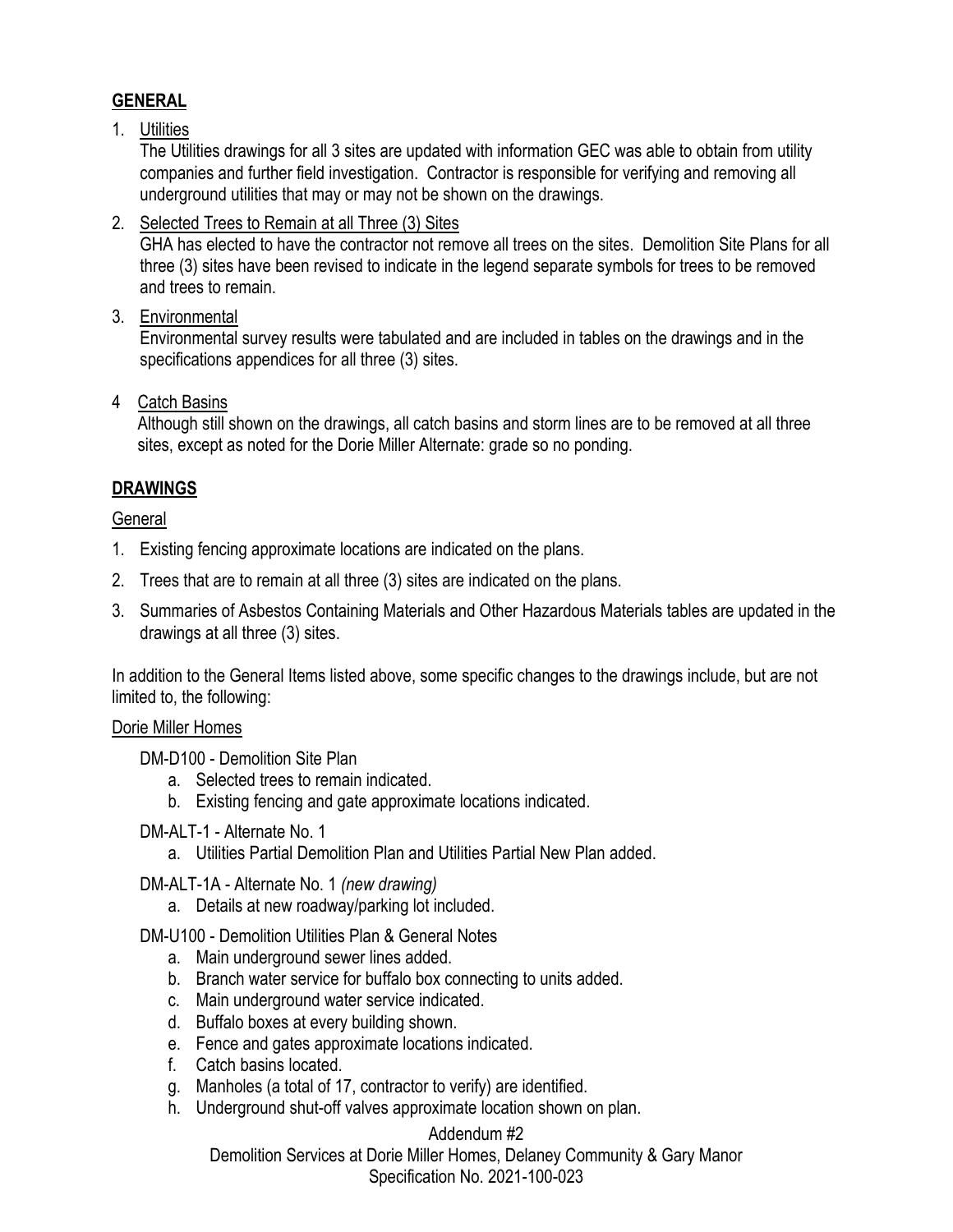DM-U200 - Demolition Utilities

- a. Fence and gates approximate locations indicated.
- b. Utilities and poles on the west side of management building are updated.

DM-N100 - New Site Plan

- a. Selected trees to remain indicated.
- b. Existing fencing and gate approximate locations indicated.

DM-ABT-1 - Abatement Plan

a. Summaries of Asbestos Containing Materials and Other Hazardous Materials tables are updated.

#### Delaney Community

DC-D100 - Demolition Site Plan

- a. Selected trees to remain indicated.
- b. Existing fencing and gate approximate locations indicated.

DC-U100 - Demolition Utilities Plan & General Notes

- a. Underground gas lines from units (south side units) indicated.
- b. Main gas lines within site indicated.
- c. Underground water lines from units shown.
- d. Main water line within site indicated.
- e. Buffalo boxes at units shown.
- f. Additional general notes for utilities added.
- g. Fence and gates approximate locations indicated.
- DC-U200 Demolition Utilities
	- a. Fence and gates approximate locations indicated.
- DC-N100 New Site Plan
	- a. Selected trees to remain indicated.
	- b. Existing fencing and gate approximate locations indicated.

DC-ABT-1 - Abatement Plan

a. Summaries of Asbestos Containing Materials and Other Hazardous Materials tables are updated.

#### Gary Manor Homes

GM-D100 - Demolition Site Plan

- a. Selected trees to remain indicated.
- b. Existing fencing and gate approximate locations indicated.
- GM-U100 Demolition Utilities Plan & General Notes
	- a. Existing fencing and gate approximate locations indicated.
- GM-U200 Demolition Utilities
	- a. Existing fencing and gate approximate locations indicated.
- GM-N100 New Site Plan
	- a. Selected trees to remain indicated.
	- b. Existing fencing and gate approximate locations indicated.
- GM-ABT-1 Abatement Plan

Addendum #2 Demolition Services at Dorie Miller Homes, Delaney Community & Gary Manor Specification No. 2021-100-023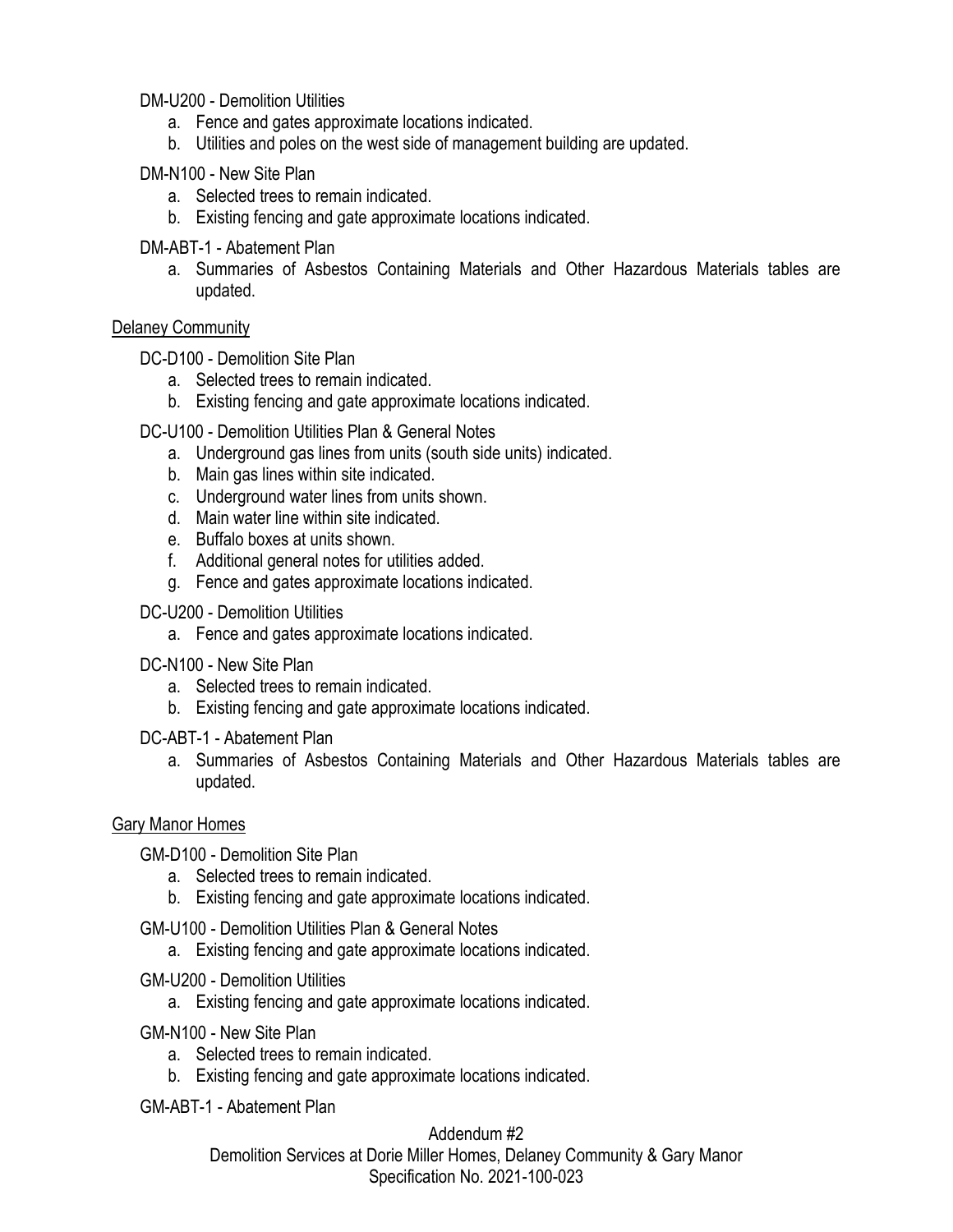a. Summaries of Asbestos Containing Materials and Other Hazardous Materials tables are updated.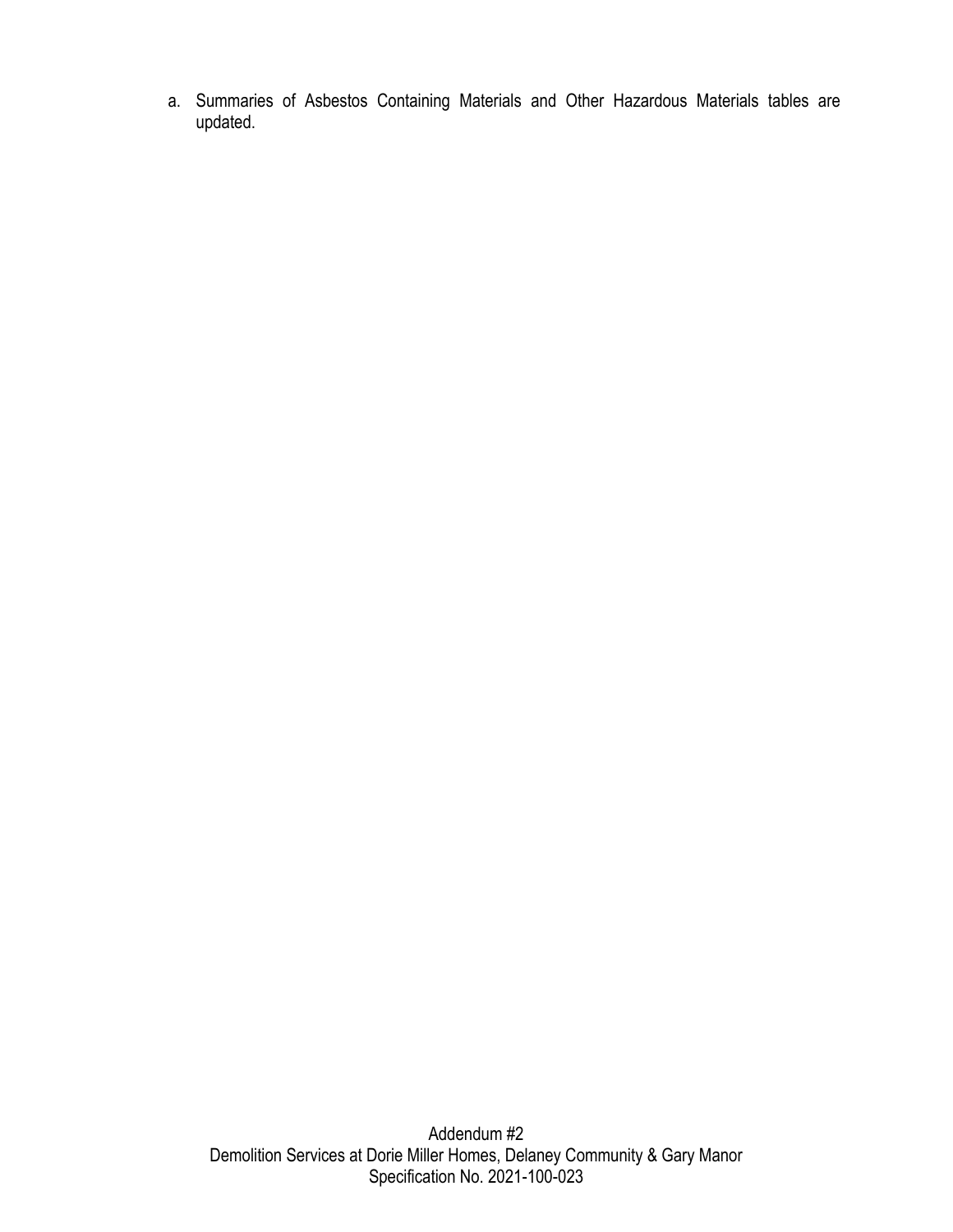### **SPECIFICATIONS**

- 1. The Summaries of Hazardous Materials tables for each site included in the IFB Appendices are hereby deleted and replaced with the Summaries of Asbestos Containing Materials (Table I) and Other Hazardous Materials (Table II) included in this Addendum No. 2.
- 2. Spec 022000 Earthwork Section 2.1.E, add the following sentence: 'The use of INDOT Coarse Aggregate Size No. 53 or Coarse Aggregate Size No. 73 shall be acceptable for Back Fill and Fill materials.'
- 3. Spec 028213 Asbestos Abatement Prior to Demolition, Part I General, 1.1.B, remove the words: 'and II' in the sentence.
- 4. Spec 028213 Asbestos Abatement Prior to Demolition, Part I General, 1.3.A, remove the words: 'and II' in the first sentence.
- 5. Spec 028613 Hazardous and Universal Waste Management, Part I General, 1.1.B, remove the words: 'I and' in the sentence.

**Clarification: Nothing verbally discussed at the pre-bid meeting or during any of the on-site walkthroughs or visits changes or alters the Invitation for Bids, unless it appears in writing via an Addendum signed by Gary Housing Authority's Chief Procurement Officer.**

#### QUESTIONS FROM BIDDERS

- 1. Question: Please provide an 'asbestos materials summary' and 'summary of areas' for the Delaney Homes units.
	- **Answer: This Addendum No. 2 includes updated Summaries of Asbestos Containing Materials (Table I) and Hazardous Materials (Table II) for all 3 properties (for Appendices, 1, 2, 3).**
- 2. Question: Will Globetrotters be issuing a set of plans showing which 'wet' utilities and to what extent these will be removed from all 3 sites.
	- **Answer: The Utilities drawings for all 3 sites are updated with information GEC was able to obtain from utility companies. Contractor is responsible for verifying and removing all underground utilities that may or may not be shown on the drawings. In the Appendices, GEC has included information gained from utilities companies; again, Contractor is responsible for verification.**
- 3. Question: Will the stone subbase below the asphalt pavement removals be allowed to remain in place.
	- **Answer: The aggregate subbase is to be removed where all asphalt pavement is shown to be removed. Note that aggregate subbase is to be removed at all sidewalks/concrete areas, as well.**
- 4. Question: Will all the abatement listed in the specs and drawings be required prior to demolition? **Answer: Yes**
- 5. Question: Can the concrete from the demo be used as fill at each site?

#### Addendum #2 Demolition Services at Dorie Miller Homes, Delaney Community & Gary Manor Specification No. 2021-100-023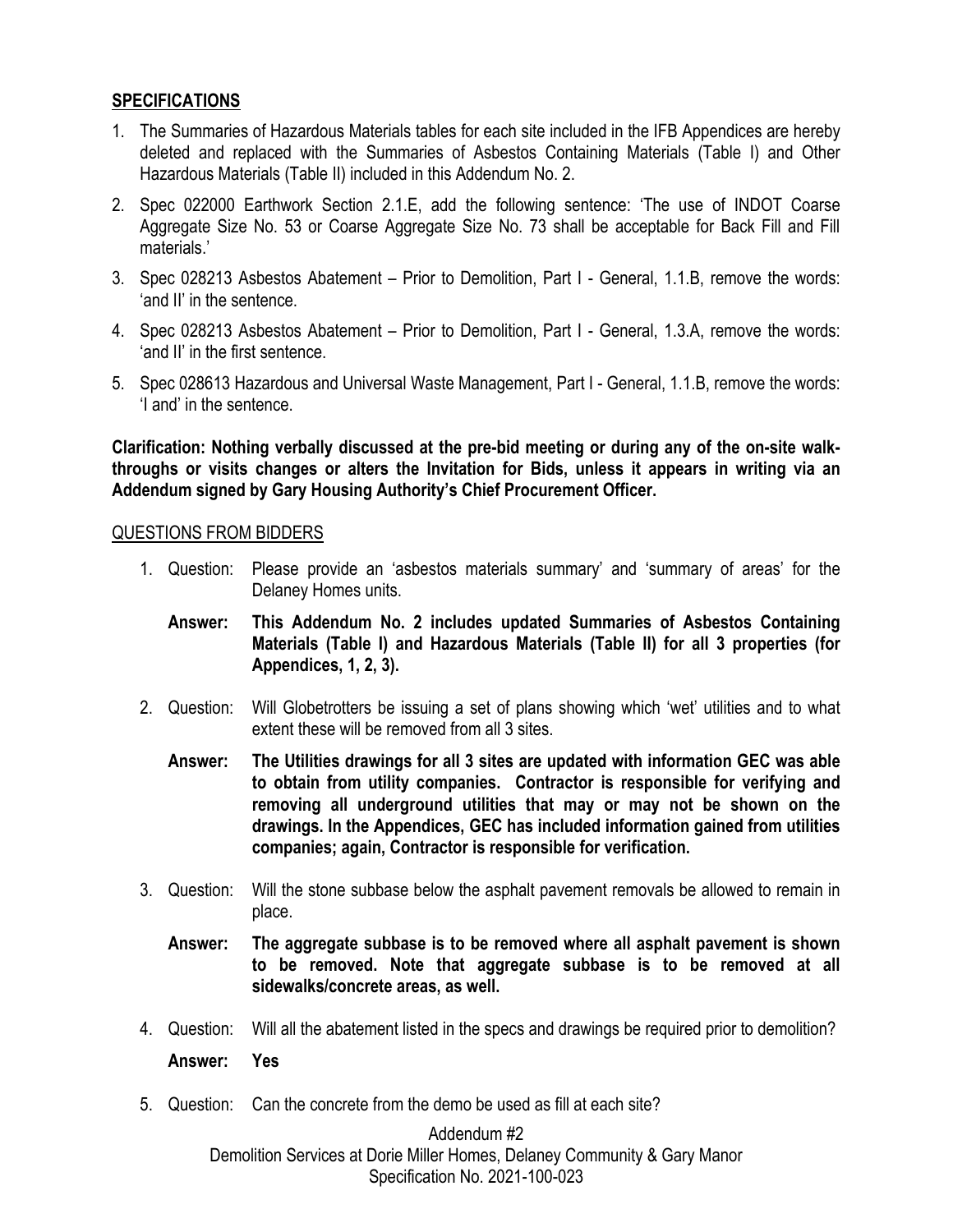#### **Answer: Refer to Specification Section 022000 Earthwork Section 2.1.I.**

6. Question: Can we get a cross section of the new driveway and parking lot build for the Dorie Miller bid on sheet DM-ALT-1

**Answer: Refer to new Drawing DM-ALT-1A included in this Addendum No. 2.**

7. Question: Please provide a location of the main water shutoff on the Dorie Miller site as requested on sheet DM-U220 note 11.

**Answer: Refer to Drawings DM-U100 and DM-ALT-1 included in this Addendum No. 2 for the apparent water shutoff location. Contractor is responsible for verifying.**

- 8. Question: Will the abatement be bid with the demolition, or will it go out as a separate bid package?
	- **Answer: The abatement is included in this demolition solicitation.**
- 9. Question: In reviewing the specifications I do not see that the Contractor's Bid for Public Work Form 96 is required to be turned in with the bid. This form is required with most public bids in Indiana. Please advise.
	- **Answer: This bid solicitation is not a State of Indiana Bid solicitation for Public Work. This bid solicitation is related to the Gary Housing Authority as a federal grant recipient of the U.S. Department of Housing and Urban Development (HUD), and as such, documents included in the IFB package are those required by HUD.**
- 10. Question: In the Gary Manor and Dorie Miller Homes, how much of the second level of these structures is composed of concrete? Are the upper levels expected to mostly contain only wood elements?
	- **Answer: To the best of our knowledge, the dwelling structures at Gary Manor and Dorie Miller are wood frame construction. Contractor is responsible for field verification.**

Authorized Signature\_\_\_\_\_\_\_\_\_\_\_\_\_\_\_\_\_\_\_\_\_\_\_\_\_\_\_\_\_\_\_\_\_\_\_\_\_ Date\_\_\_\_\_\_\_\_\_\_\_\_\_\_

Date 10/22/21

Procurement & Contract Coordinator

**END OF ADDENDUM #2**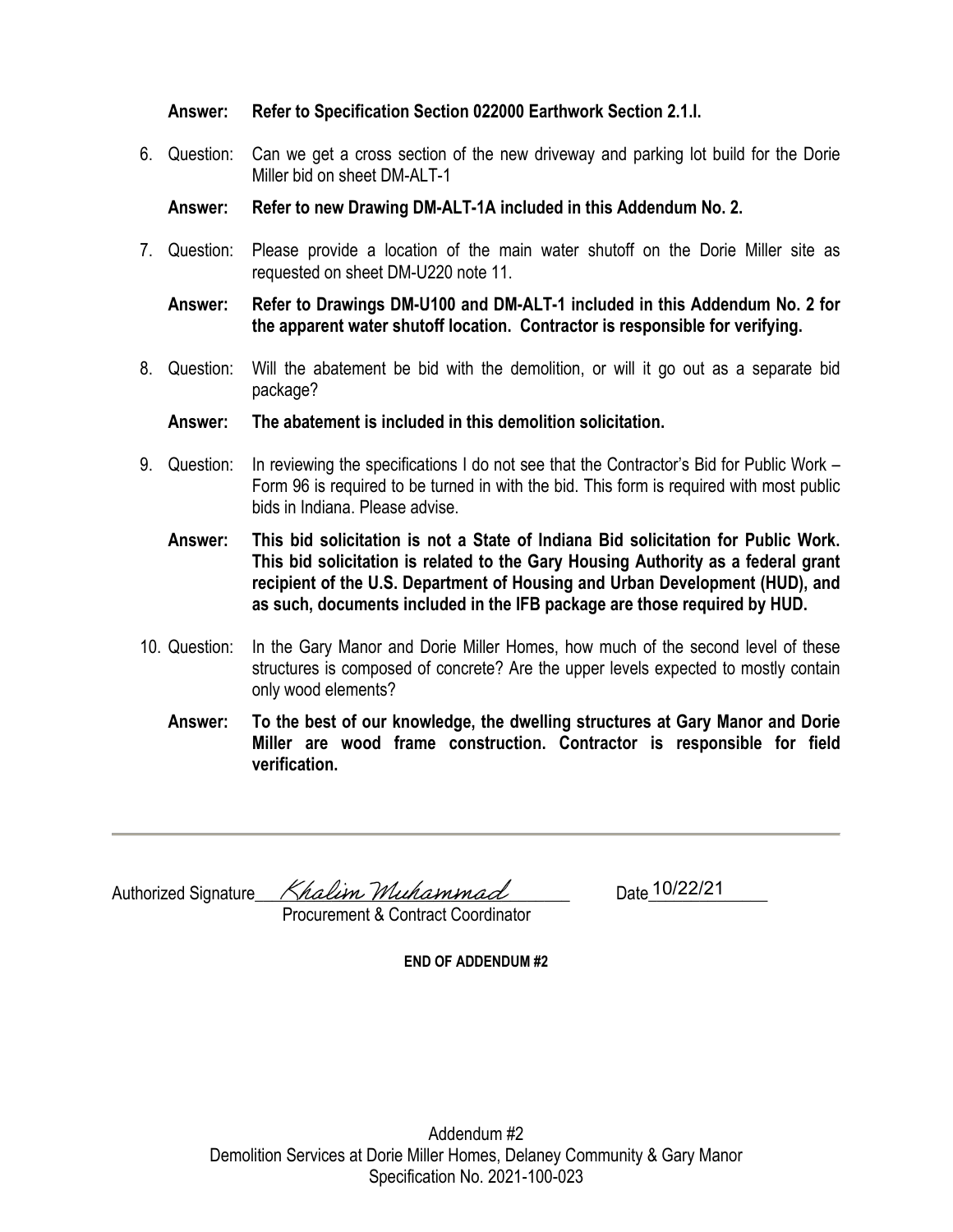# DORIE MILLER HOMES **SUMMARY OF HAZARDOUS MATERIALS**

## TABLE I - ASBESTOS CONTAINING MATERIALS

| <b>Material Description</b>  | <b>Material Location</b>                     | <i>*Estimated</i><br><b>Quantity</b> | <b>Comments</b>            |
|------------------------------|----------------------------------------------|--------------------------------------|----------------------------|
| Floor Tile and Mastic        | Interior, Throughout                         | 206,330 SF                           | 1 - 3 Layers of Floor Tile |
| Duct Wrap Insulation         | Interior, Throughout                         | 22,900 SF                            |                            |
| Transite Exhaust Flue        | Interior/Exterior                            | 9,200 SF                             |                            |
| <b>Transite Siding</b>       | Exterior                                     | 125,000 SF                           |                            |
| Window Caulk                 | Exterior                                     | 35,000 LF                            |                            |
| Pipe Insulation and Fittings | Interior Management and<br>Maintenance Bldg. | 1,200 LF                             |                            |

**\*ALL QUANTITIES ARE APPROXIMATE AND PROVIDED FOR CONVENIENCE ONLY. CONTRACTOR TO CONFIRM ALL QUANTITIES PRIOR TO BIDDING. CHANGE ORDER WILL NOT BE APPROVED DUE TO INCORRECT QUANTITY ESTIMATING.** 

# TABLE II - OTHER HAZARDOUS MATERIALS

| <b>Material Description</b> | <b>Material Location</b>                                             | <i>*</i> Estimated<br>Quantity | <b>Comments</b> |
|-----------------------------|----------------------------------------------------------------------|--------------------------------|-----------------|
| Mercury Thermostats         | Management and<br>Maintenance Building and<br>School Building (D-12) | 10 Total                       |                 |
| Potential PCB Light Ballast | Management and<br>Maintenance Building,<br>School Building (D-12)    | 135 Total                      |                 |
| Mercury Light Tubes         | Management and<br>Maintenance Building,<br>School Building (D-12)    | 260 Total                      |                 |

**\*ALL QUANTITIES ARE APPROXIMATE AND PROVIDED FOR CONVENIENCE ONLY. CONTRACTOR TO CONFIRM ALL QUANTITIES PRIOR TO BIDDING. CHANGE ORDER WILL NOT BE APPROVED DUE TO INCORRECT QUANTITY ESTIMATING.**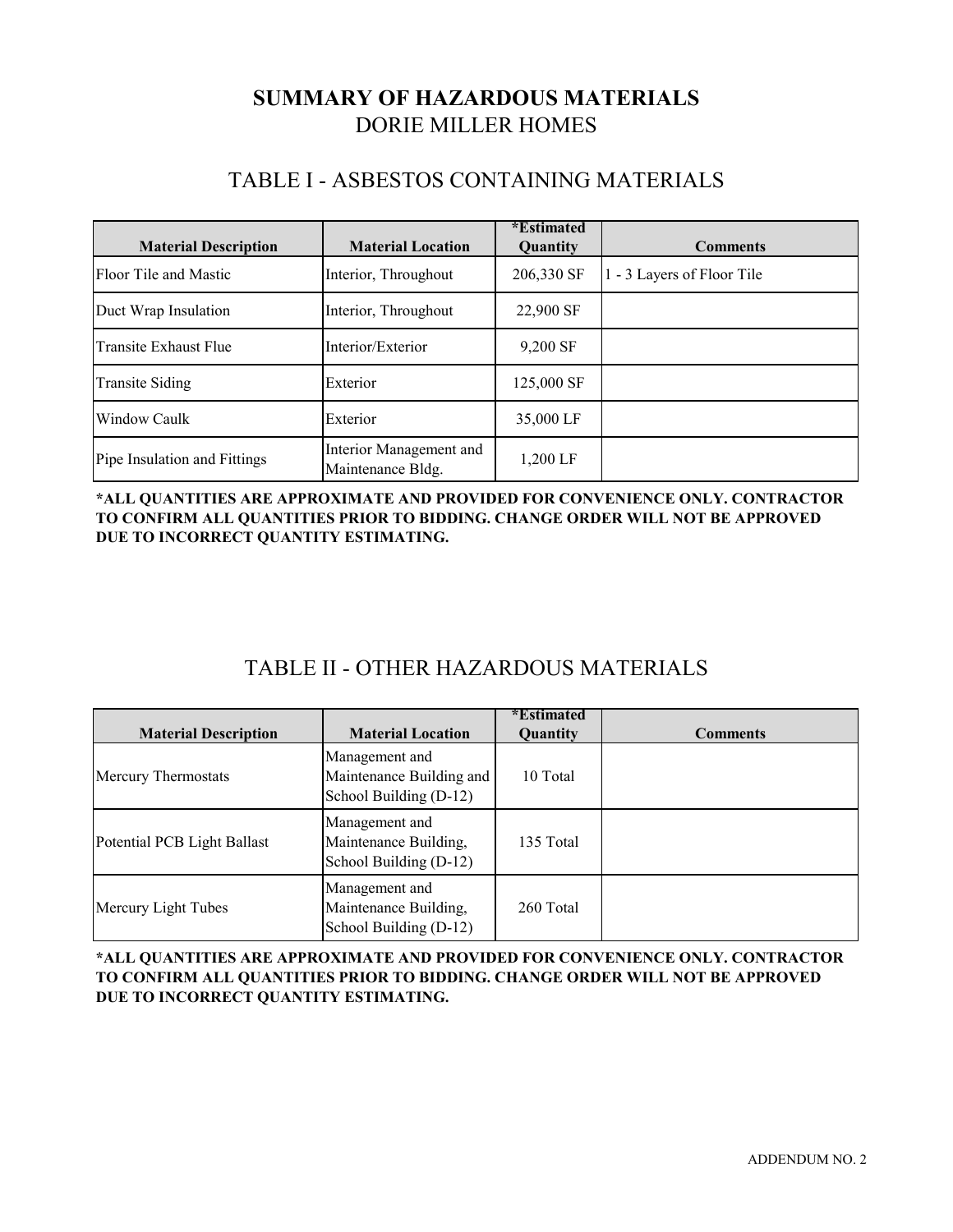# **SUMMARY OF HAZARDOUS MATERIALS** DELANEY COMMUNITY

# TABLE I - ASBESTOS CONTAINING MATERIALS

| <b>Material Description</b>      | <b>Material Location</b>                     | <i>*</i> Estimated<br>Quantity | <b>Comments</b>            |
|----------------------------------|----------------------------------------------|--------------------------------|----------------------------|
| Floor tile and Mastic            | Interior, Throughout                         | 173,250 SF                     | 1 - 3 Layers of Floor Tile |
| Ceramic Tile and Grout           | Interior, Bathrooms                          | 9,300 SF                       |                            |
| <b>Transite Flue</b>             | Interior and Exterior                        | 3,150 LF                       |                            |
| <b>Transite Siding</b>           | Exterior                                     | 6,220 SF                       |                            |
| Transite Roof (over entry door)  | Exterior Bldgs. CB21,<br>CA24                | 80 SF                          |                            |
| Pipe Insulation and MJP fittings | Interior Bldgs. C01001,<br>Maintenance bldg. | 1,500 LF                       |                            |
| <b>Exterior Door Caulk</b>       | Exterior                                     | 11,175 LF                      | Under Storm Door Frame     |
| <b>Window Glazing</b>            | Interior, Throughout                         | 2300 LF                        |                            |

**\*ALL QUANTITIES ARE APPROXIMATE AND PROVIDED FOR CONVENIENCE ONLY. CONTRACTOR TO CONFIRM ALL QUANTITIES PRIOR TO BIDDING. CHANGE ORDER WILL NOT BE APPROVED DUE TO INCORRECT QUANTITY ESTIMATING.** 

# TABLE II - OTHER HAZARDOUS MATERIALS

| <b>Material Description</b> | <b>Material Location</b>                                                          | <i>*</i> Estimated<br>Quantity | <b>Comments</b> |
|-----------------------------|-----------------------------------------------------------------------------------|--------------------------------|-----------------|
| Mercury Thermostats         | Management and<br>Maintenance Building,<br>Bldg. CD07                             | 9 Total                        |                 |
| Potential PCB Light Ballast | Management and<br>Maintenance Building,<br>Bldgs. CD07, C01001,<br>A02001, A03001 | 135 Total                      |                 |
| Mercury Light Tubes         | Management and<br>Maintenance Building,<br>Bldgs. CD07, C01001,<br>A02001, A03001 | 275 Total                      |                 |

**\*ALL QUANTITIES ARE APPROXIMATE AND PROVIDED FOR CONVENIENCE ONLY. CONTRACTOR TO CONFIRM ALL QUANTITIES PRIOR TO BIDDING. CHANGE ORDER WILL NOT BE APPROVED DUE TO INCORRECT QUANTITY ESTIMATING.**